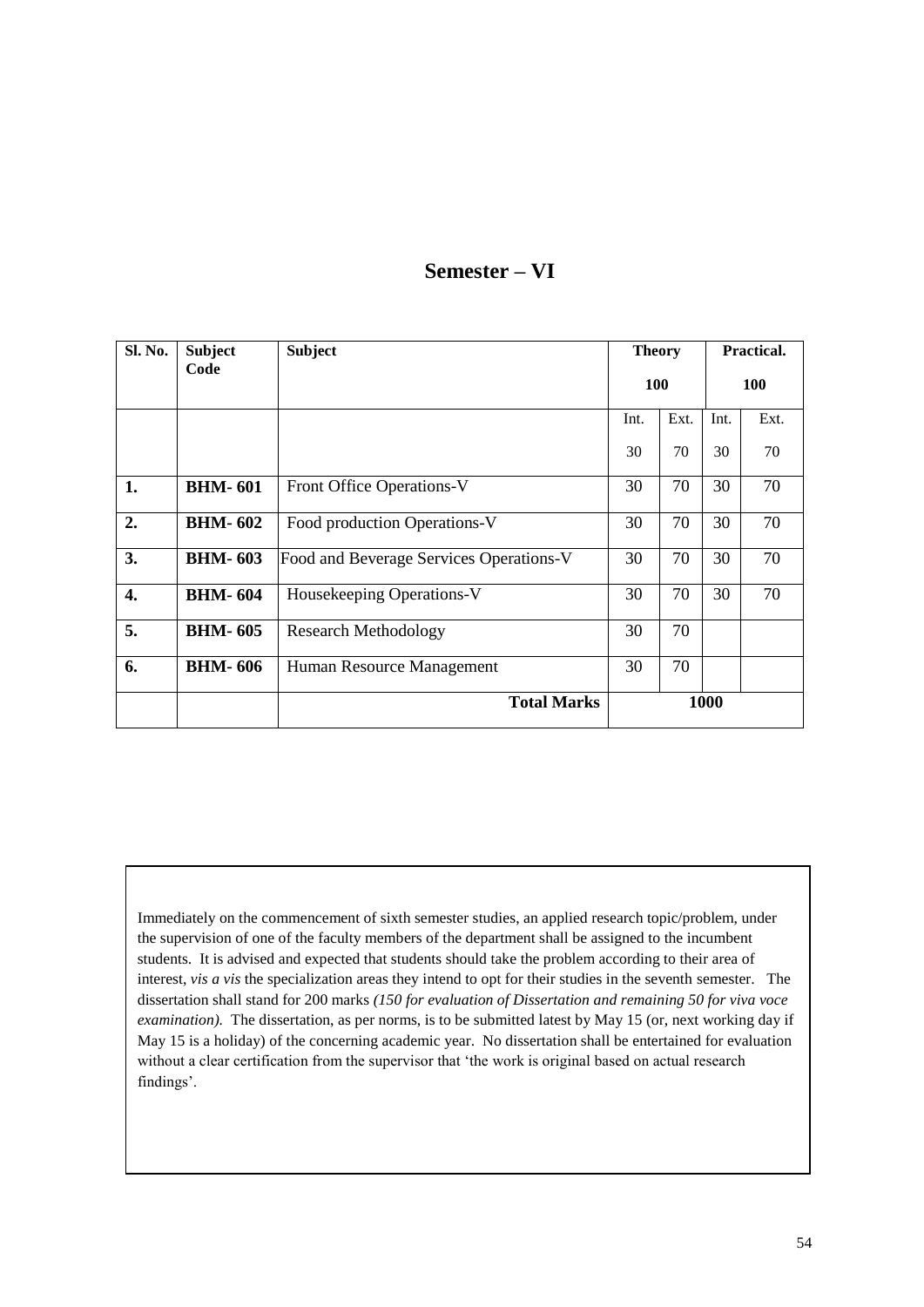# *BHM- 601 Front Office Operations –V*

**Objectives:** *The present module endeavours to develop understanding on occupancy related assessments, forecasting rooms requirement and availability, night audit and, auditing and budgeting procedures.*

# **Module – I Planning and Evaluating Front Office Operations - I**

- Forecasting Techniques
- Forecasting demand vis a vis availability of rooms, Room availability
- Forecasting Formulae
- Sample Forecast Form
- Numerical

### **Module – II Planning and evaluating Front Office Operations - II**

- Useful Forecasting Data
- No- Show Percentage
- Walk-In Percentage
- Under stay Percentage
- Overstay percentage
- Double Occupancy Percentage
- Single Occupancy percentage
- House Count Percentage
- Multiple Occupancy Percentage
- Average Room rate
- Revenue per Available Room
- Average sale Per Guest
- Foreigners In-houses Percentage
- Indian In-House Percentage
- Optimum room Revenue
- Optimum Average Room Rate
- Average Optimum Room Rate
- **Variance**
- Average Guests per Room Sold
- Average Stay Per Guest
- Cal1cellation Percentage
- Complimentary Percentage

# **Module – III Front Office Night Audit**

- Functions of Font Office Audit
	- Role of Front office auditor
	- Establishing and End of the day
	- Cross references
	- Account Integrity
	- Daily and Supplementary Transcript
	- Guest Credit Monitoring
	- Audit Posting Formulae
	- Front Office Audit

#### **Module – IV Front Office Audit Process**

Complete outstanding posting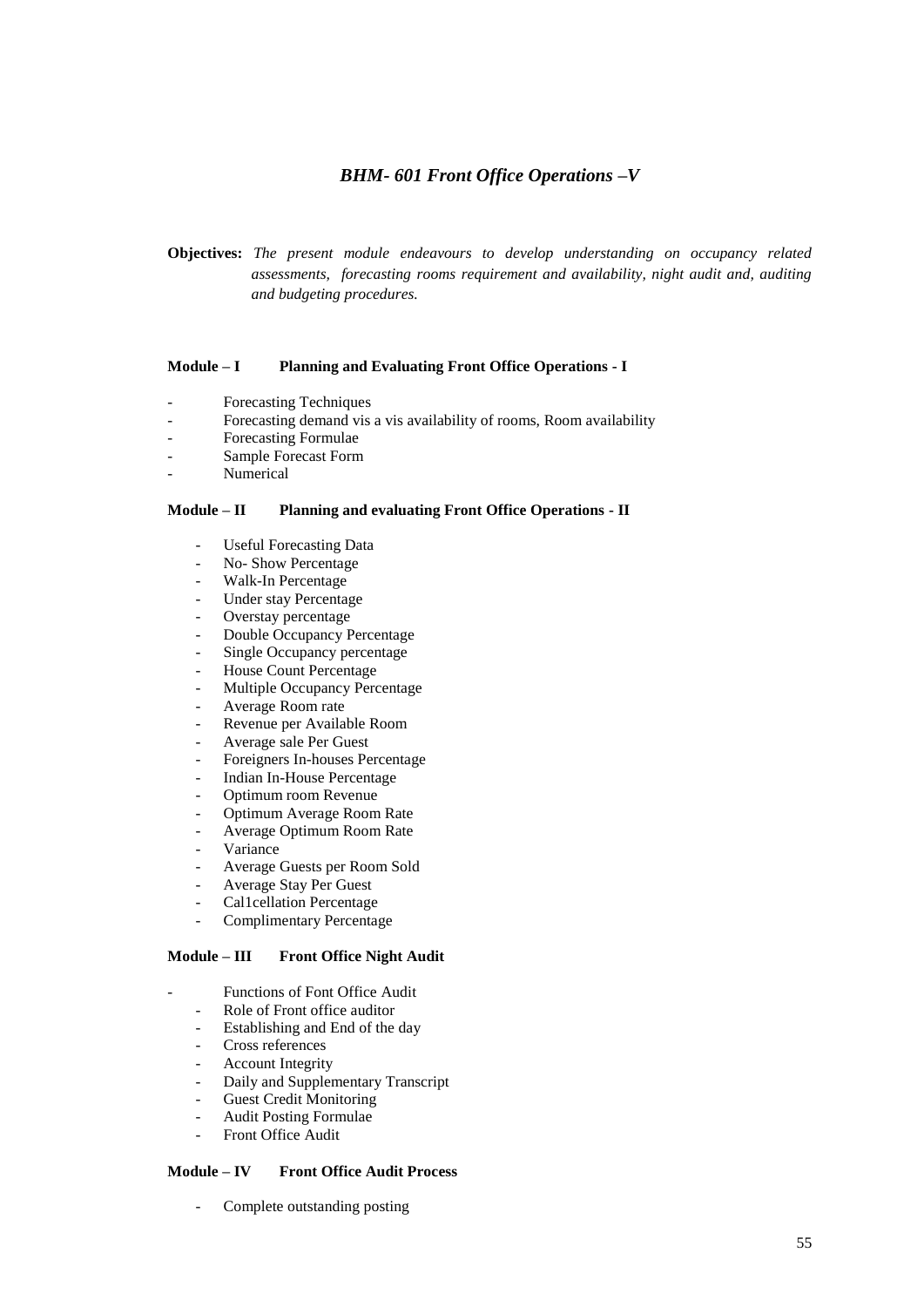- Reconcile room status
- **Discrepancies**
- Balance all departmental account.
- Verifying Room Rates
- Verifying No-Shows and reservation
- Post room rates and Taxes
- Prepare Reports
- Deposit Cash
- Clearance or Back up the system
- Distribute Reports
- Audit Procedure
- Non-Automated , Semi-Automated, and Fully Automated

# **Module – V Budgeting**

- Making of Front office Budget
- Factors affecting Budget Planning
- **Limitations**
- Capital and Operational Budget
- Refining Budgets
- Forecasting Room Revenues
- Zero Budget
- Fixed and Flexible Budget
- Estimating Expenses
- Refining Budget Plans

#### **Suggested Readings:**

*Andrews, Sudhir: 1985, Hotel Front Office, Tata MC Graw Hill, New Delhi. Malik, S. Profile of Hotel and Catering Industry, Heinemann, 1972. Check in Check out – Jerome Vallen Front Office Procedures – Peter Abbott & Sue Lewry Basic Hotel Front Office Procedures – Peter Renner Managing Front Office Operations – G.E.Steadman Front Office Operations and Management – Dennis L.Foster Effective Front Office Operations – Michael L.Kasavana*

# *BHM- 602 Food Production Operations - V*

**Objective:** *The module has been designed to impart applied knowledge to the incumbent students about larder, ny type of food production operation. In addition to this students would be given knowledge of Larder, Charcutierie, Non-Edible Display, Appetizers, Garnishes and Sandwiches.* 

#### **Module I- Larder:**

#### **Layout & Equipment:**

- Introduction to larder work
- Definition
- Equipment found in larder
- Layout of a typical larder with equipment and various sections

#### **Terms & Larder Control:**

- Common terms used in the larder and larder control
- Essential of larder control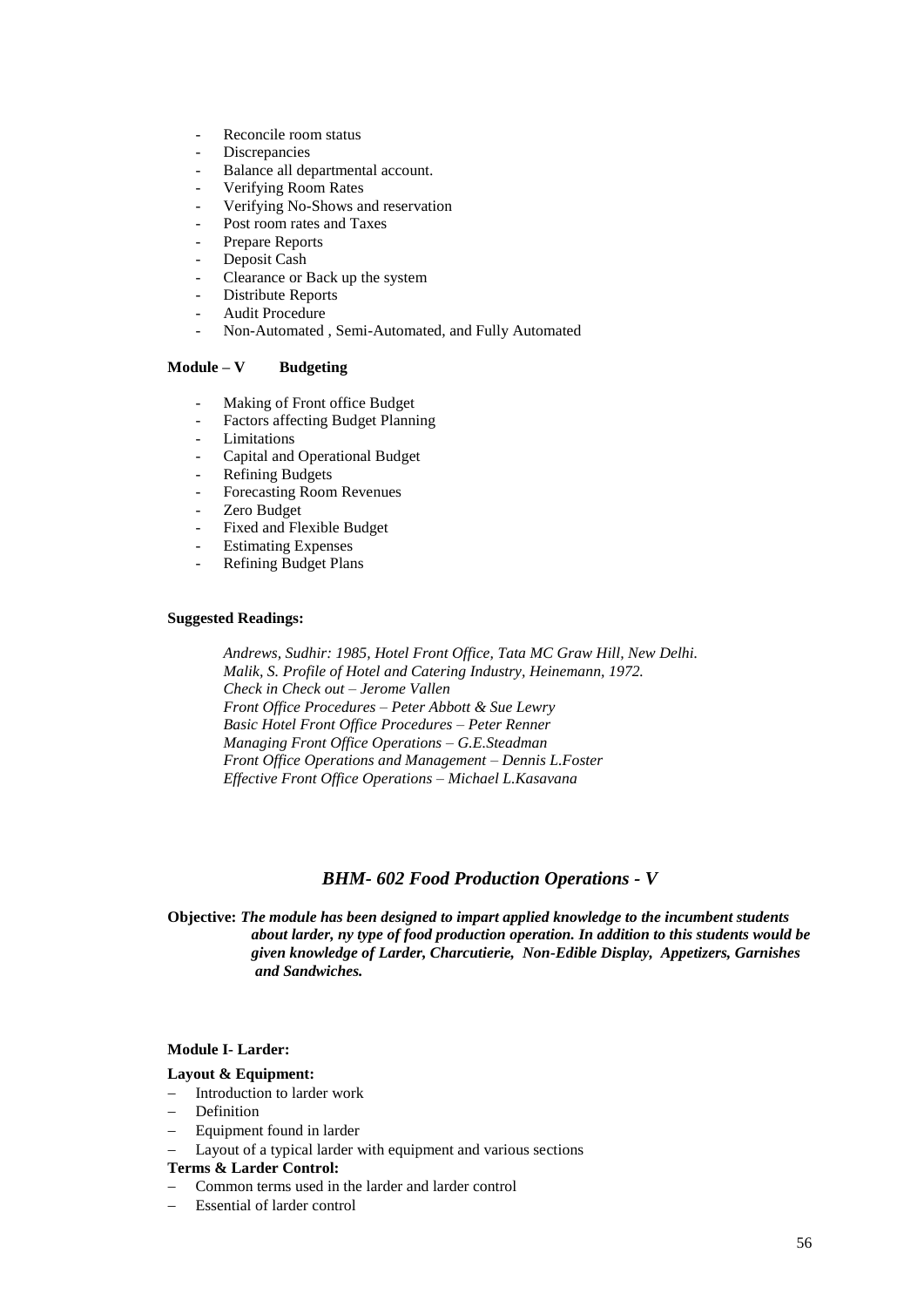- Importance of larder control
- Devising larder control system
- Liaison with other departments

# **Duties and Responsibilities of Larder Chef:**

- Function of the Larder
- Hierarchy of Larder staff
- Sections of the Larder
- Duties and responsibility of Larder Chef

# **Module II-***Charcutierie:*

# **Sausage:**

- Introduction to charcutierie
- Sausage Types and Varieties
- $-$  Casing Types and Varieties
- Fillings Types and Varieties
- Additives & preservati

# **Forcemeats:**

- Type of forcemeats
- Preparation of forcemeats
- Uses of forcemeats

# **Brines Cures & Marinades:**

- Types of brines
- Preparation of brines
- Method of curing
- Types of marinades
- Uses of marinades
- Difference between Brines, Cures & Marinades.

# **Ham, Bacon & Gammon:**

- Cuts of Ham, Bacon & Gammon
- Difference between Ham, Bacon & Bacon
- Green Bacon
- Uses of Different cuts

# **Galantines:**

- Making of Galantines
- Types of Galantine
- Ballotines

# **Pates:**

- Types of Pates
- Pate De Foie gras
- Making of Pate
- Commercial Pate and Pate Maison
- Truffle sources, cultivation and uses and types of truffles

# **Mouse & Mousse line:**

- Types of Mousse
- Preparation of Mousse
- Preparation of Mousse line
- Difference between Mousse and Mousseline

# **Chaud-Froid:**

- Meaning of Chaud-Froid
- Making of Chaud-Froid & precaution
- Types of Chaud-Froid
- Uses of Chaud-Froid
- **Aspic & Gelee:**
- Definition of Aspic & Gelee
- Difference between Aspic & Gelee
- Uses of Aspic & Gelee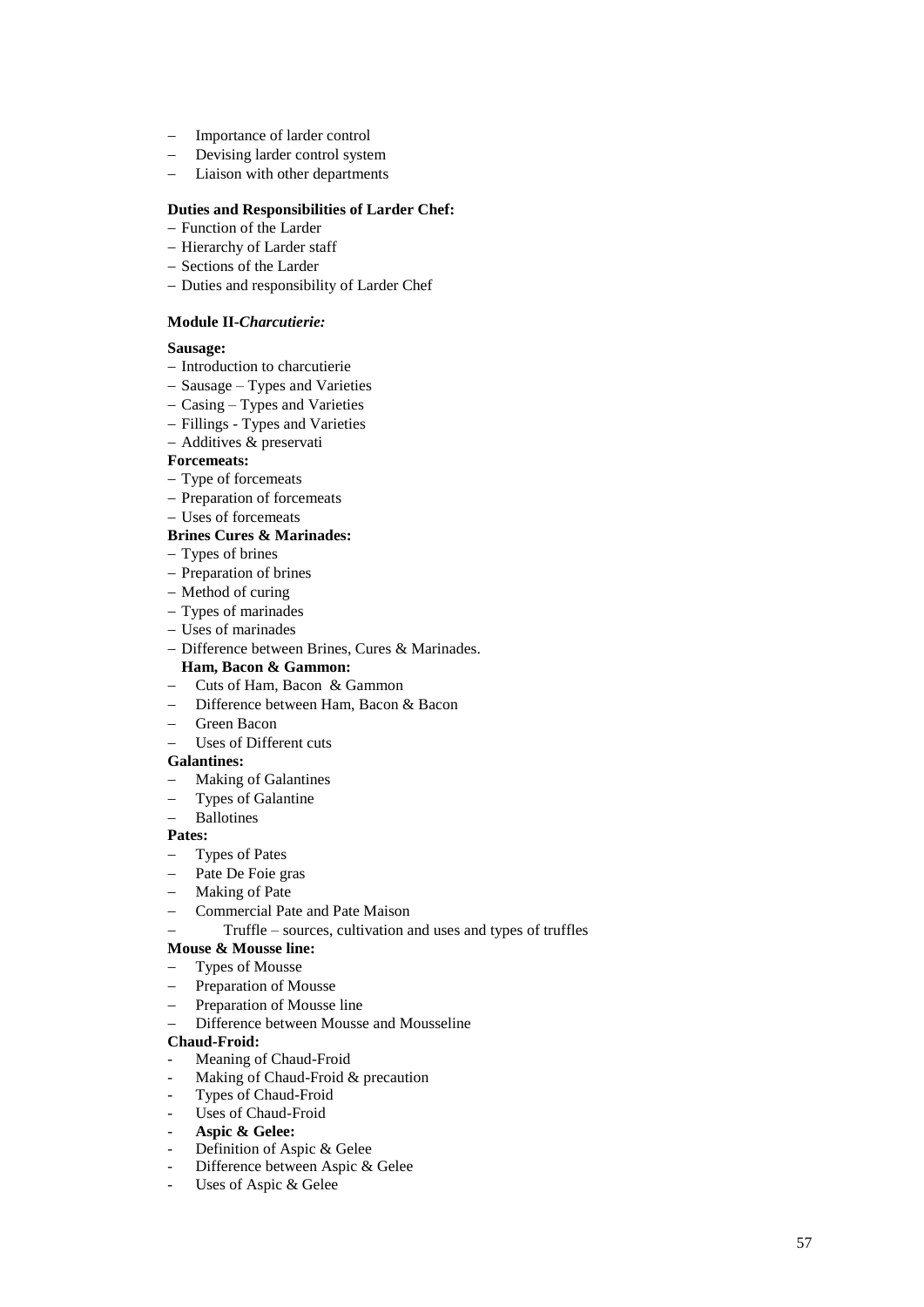### **Module III-Non-Edible Displays:**

- Ice Carvings
- Tallow Sculpture
- Fruit and vegetable Display
- Salt Dough
- Pastilage
- Jelly Logo
- Thermocol Work

### **Module IV-Appetizers & Garnishes:**

- Classification of appetizers with examples
- Historic importance of culinary Garnishes
- Explanation of different garnishes

### **Module V-Sandwiches:**

- Parts of sandwiches
- Types of bread
- Types of filling  $-$  classification
- Spreads and garnishes
- Types of sandwiches
- Making of sandwiches
- Storage of sandwiches

### **Practicals:**

- Preparation of Salads.
- Basic Sandwich preparation
- Indian and continental dishes made of Poultry.
- Cold Cuts Preparation.
- Preparation of Appetizers
- Ice Carvings
- Tallow Sculpture
- Fruit and vegetable Display
- Salt Dough
- Pastilage
- Jelly Logo
- Thermocol Work

### **Suggested Readings:**

Arora Krishna: Theory of Cookery; Frank Bros & Co. Klinton & Cesarani: Practical Cookery; Arnold Heinemann. *Larousse Gastronomique- Cookery Encyclopedia by Paul Hamlyn Modern Cookery for Teaching and the Trade Vol.I & Vol. II – Thangam E.Philip (Mumbai, Orient Longman). Chef's Manual of Kitchen Management – John Fuller.* Le Repertoire De La Cuisine – L.Saulnier.

# *BHM- 603 Food and Beverage Services Operations -V*

**Objectives:** *With this study, the students would gain knowledge on diverse perspectives of F & B Service operations, ranging from F. & B. Control; Table Cheeses; Specialized forms of Services and, Menu Merchandising to Personnel Management*

**Module I - F. & B. Control:**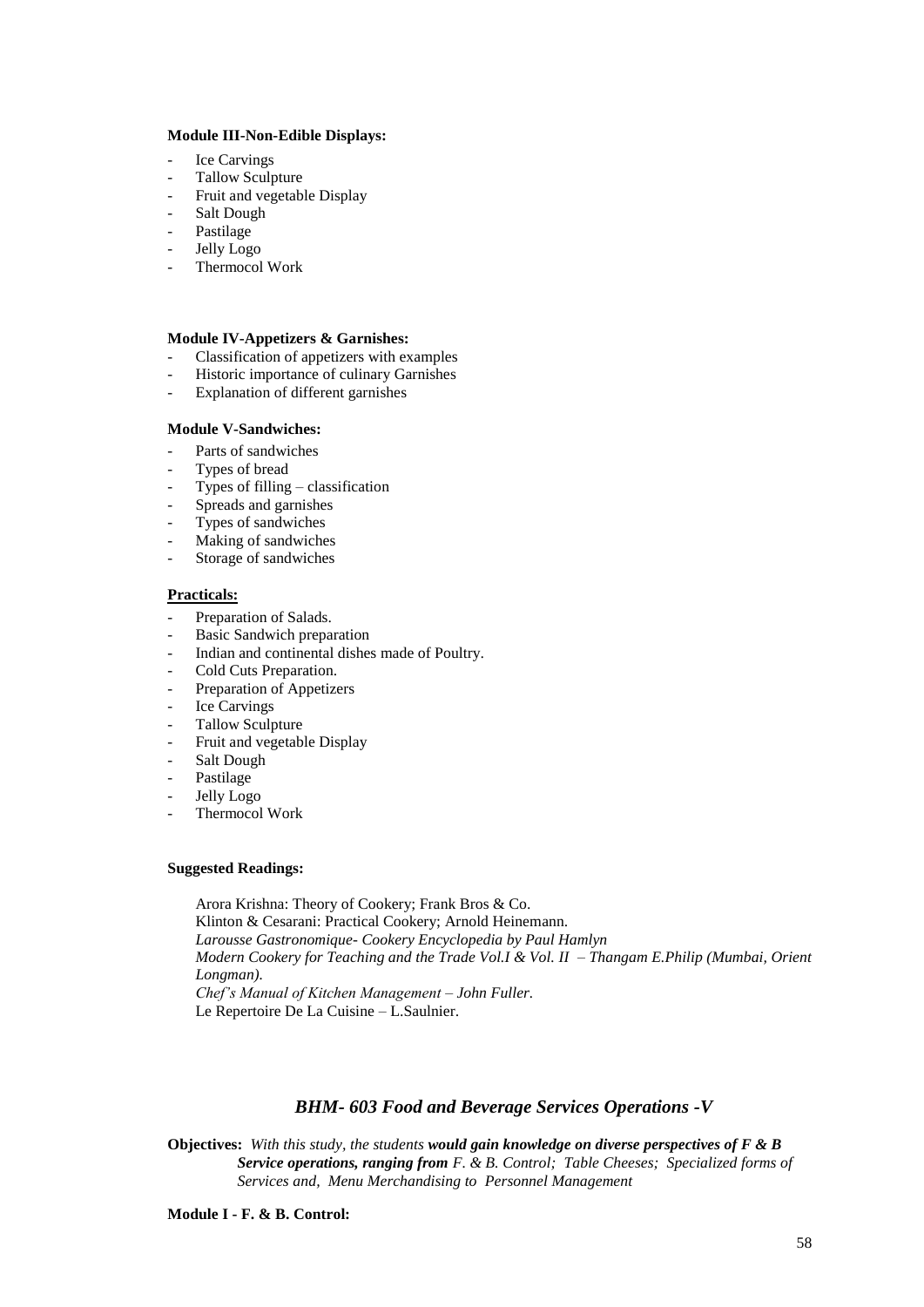- Cost Concepts
- Break Even Analysis
- Introduction to control
- (Meaning, need, limitation, areas)
- $-$  Objectives of F & B Control
- Food Cost Control
- Labor Cost Control (Meaning, types)
- $-$  Problems in F & B Control

# **Module II-Table Cheeses:**

- Introduction
- Types
- $-$  Production
- Brands and Service
- Storage

# **Module III- Specialized form of Services:**

- Floor/room service
- Lounge service
- Airline tray service
- Railway catering
- Hospital Catering
- Take Aways
- Home Delivery

# **Module IV-Menu Merchandising:**

- Menu Control
- Menu Structure
- Menu as marketing tool
- Layout Constraints of menu planning,

#### **Module V- Personnel Management:**

- Personnel Policies
- Recruitment, Selection and Induction
- Employee Facilities and Benefits
- Training and Development

#### **Practicals:**

- Service of Cheeses.
- Restaurant Set up of different Types
- Preparations for Floor/Room service
- Preparations for Lounge service
- Food Costing Exercises
- Preparation of Cheese.
	- Uses of F. & B. Control Measures in actual service. Sample of Inventory and Food Order Documents.

# **Suggested Readings:**

*Lillicrap Dennis, Cousins John & Smith Robert: Food & Beverage Services; Hodder & Stoughton Educational. Andrews Sudhir: Food & Beverage Service Training Manual; Tata McGraw Hill.*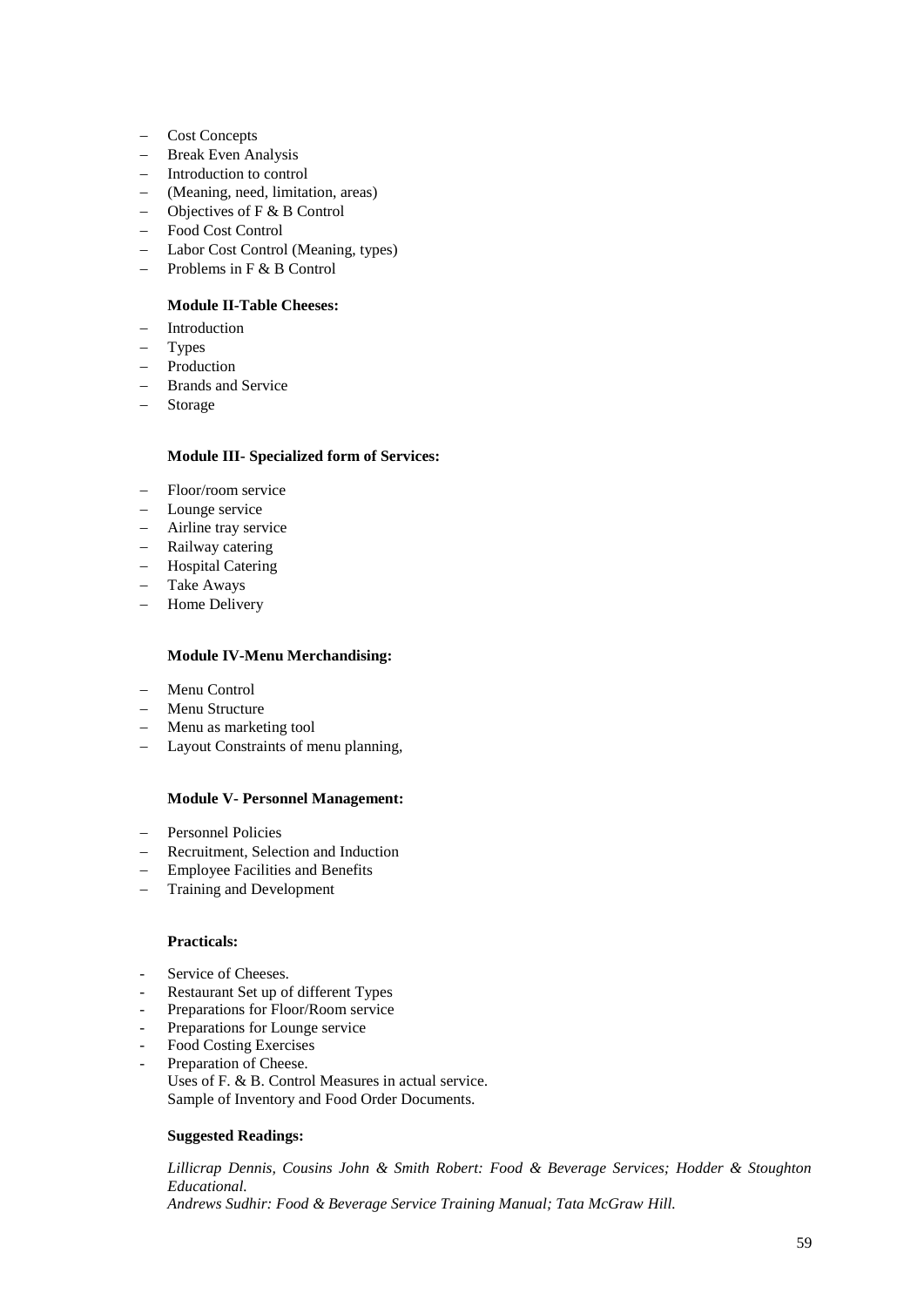*Essential Table Service for Restaurants – John Fuller The Waiter – A.J.Curry Modern Restaurant Service – John Fuller Beverage Management – Michael Coltman Table and Bar – Jeffrey Clarke Bar and Beverage Book – Costas Katsigns & Mary Porter.*

# *BHM- 604 Housekeeping Operations –V*

**Objectives:** *This module aims at preparing the budding professionals to understand planning and budgetary perspective of house keeping, alongside developing their insight on house keeping perspectives of non-hotel institutions.*

### **Module - I Planning Housekeeping Operations**

- Planning Process
- Division of work document
- Area inventory list
- Frequency Schedule
- Performance standard
- Productivity Standard
- Equipment and operating supply inventory level
- Work Schedule

### **Module – II Budget and Budgetary Control**

- Types of Budget
- Housekeeping Expenses
- Budget planning process (Capital and Operational Budget)
- Budget Operation (Controlling expenses and Income Statement of Room Division)
- Purchasing system (Method of buying)
- Inventory Control and Stock taking

#### **Module – III Housekeeping in various Institutional and facilities other than Hotel**

- Commercial Sector
- Health and Welfare sectors
- Educational and research institutions
- Youth hostels
- Sports hostels/complexes

# **Module – IV Internal Environment and intra and inter departmental communication.**

- Work Environment nature, issues and significance within housekeeping department
- Ideal work environment within the housekeeping department; work conditions, mutual understanding, motivation and commitment.
- Work ethics
- Significance of effective intra and inter departmental communication.
- Understanding of organisation's objectives and goals
- Decision-making and crisis management.

# **Module – V Safety and Security**

- Safety awareness and accidents preventions
- Key areas and issues related to safety and security of guest, service providers and hotel property
- Dealing with emergency situation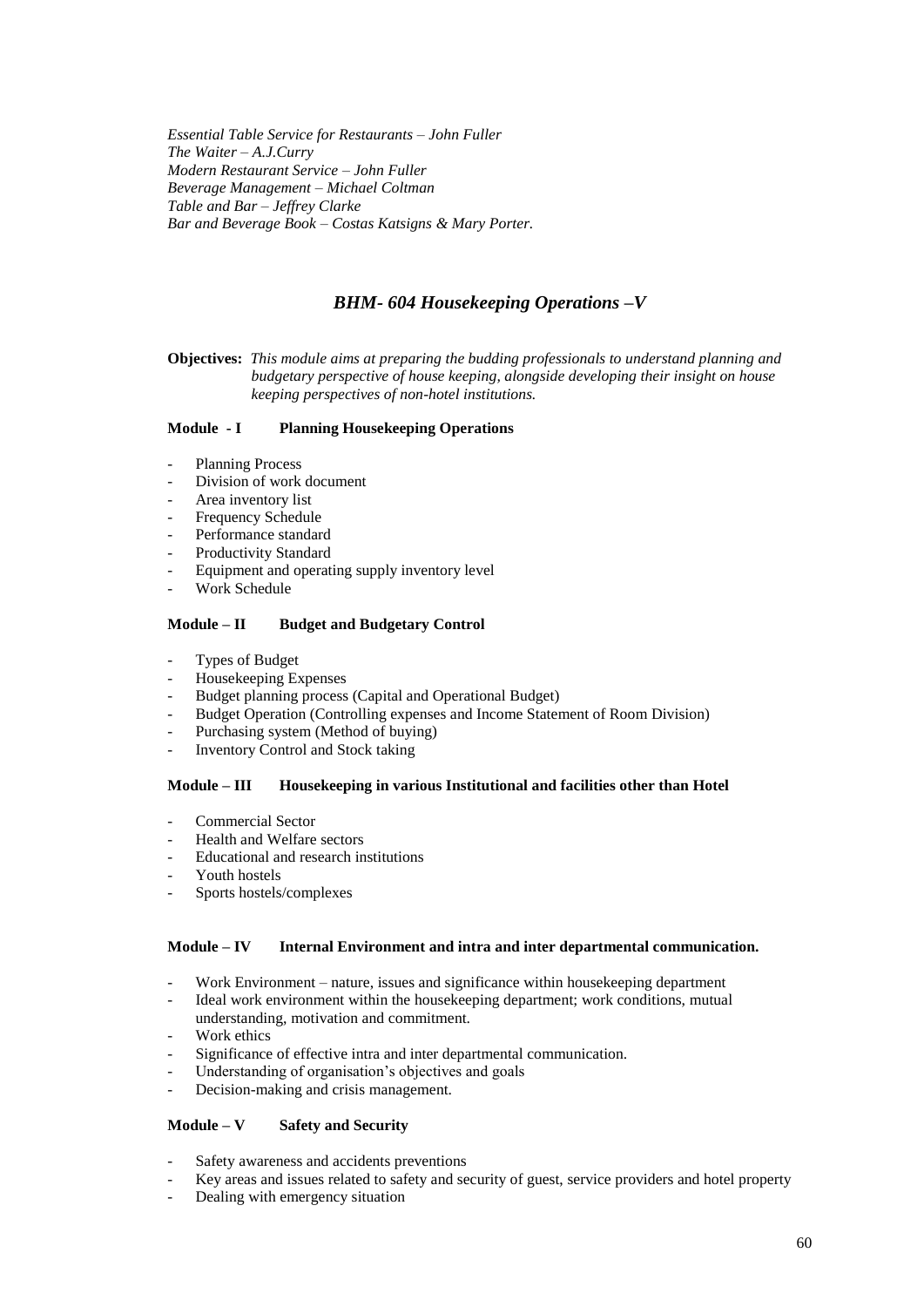- Fire safety and fire fighting
- Crime prevention
- In-house accidents and guest illness

### **Practical**

- Preparation of Area inventory list
- Preparation of Frequency Schedule
- Mock exercises related to Performance and Productivity Standards
- Preparation of work schedule
- Budget exercises
- Mock exercises for Inventory Control and Stocktaking
- Feel of housekeeping operations in the institutions other than hotels

### **Suggested Readings:**

*Andrews Sudhir, Hotel Housekeeping Manual, Tata McGraw Hill. Branson & Lennox, Hotel Housekeeping, Hodder & Stoughton. A.C. David, Hotel and Institutional Housekeeping. Wellek, Hotel Housekeeping. Professional Management of Housekeeping Operations, Martin Jones, Wiley. Accommodation and Cleaning Services, Vol.I & Vol.II, David.Allen, Hutchinson.*

# *BHM- 605 Research Methodology*

**Objectives:** *The objective of this module is equip the students with the basic understanding of the research methodology and to provide an insight into the application of modern analytical tools and techniques used for the purpose of management decision making.*

#### **Module I-Introduction to Research Methodology:**

- Meaning and objectives of Research.
- Types of Research.
- Research Approaches.
- Significance of Research.
- Research methods Vs Methodology.
- Research Process
- Criteria of Good Research
- Problem faced by Researches.
- Tech. Involved in defining a problem.

#### **Module II-Research Design:**

- Meaning and Need for Research Design
- Features and important concepts relating to research design.
- Different Research design.
- Implication of Sample design
- Steps in sampling design
- Criteria for selecting a sampling procedure
- Characteristics of a good sample design.
- Different types of Sample design.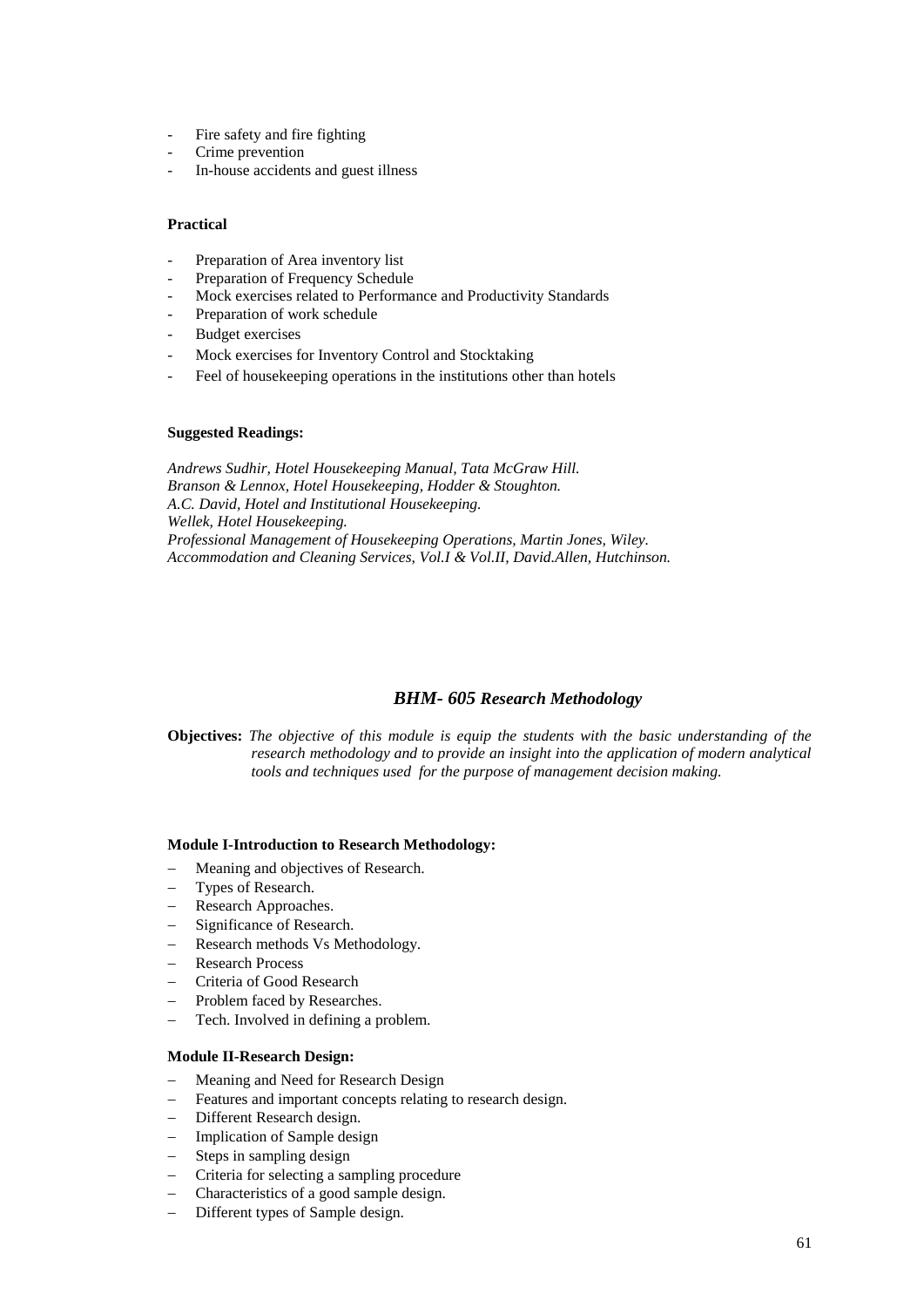#### **Module III- Methods of Data Collection:**

- Types of Data
- Collection of Primary Data
- $-$  Collection through Questionnaire  $\&$  schedule collection of secondary data
- Difference in Questionnaire & Schedule.
- Different methods to collect secondary data

# **Module IV- Data Analysis Techniques & Tools:**

- Measurement Scales.
- Important scaling Techniques
- Frequency Distribution
- Measurement of Central Tendency
- Correlation & Regression

#### **Module V-Interpretation & Presentation Techniques:**

- Hypothesis Testing
- Basic concepts concerning Hypothesis Testing
- Procedure and flow diagram for Hypothesis Testing
- Test of Significance
- Chi Square Analysis.

Report Presentation Techniques.

#### **Suggested Readings:**

Andrews, F.M. and S.B. Withey Social Indicators of Well Being, Plenum Press.NY.1976 Bennet, Roger: Management Research, ILO, 1983

Fowler, Floyd J.Jr., Survey Methods, 2<sup>44</sup> ed., Sage Pub., 1993

Fox, J.A.and P.E. Tracy: Randomized Response: A Method of Sensitive Surveys, Sage Pub., 1986 Gupta, S.P. Statistical Methods, 30<sup>th</sup> ed., Sultan Chand, New Delhi, 2001

Golden,-Biddle, Koren and Karen D.Locke: Composing Qualitative Research, Sage Pub., 1997 Salkind, Neil j., Exploring Research, 3" ed., Prentice-Hall, NJ, 1997.

# *BHM- 606 Human Resource Management*

**Objectives:** *The success of any organization depends upon the Human Resources working in the Organization. The Hospitality Industry also depends on is Human Resources for its success. The course focuses on the complete cycle through which the Human Resources undergo after joining the organization. The course also specifically covers the need and the requirement of Human Resources in the Hospitality Industry.*

### **Module I- The Foundations and Challenges of HRM:**

- Definition of HRM
- Difference between HRM and Personnel Management Purpose and Objectives of HRM
- Systems Model of HRM

#### **Module II-Human Resource Planning & Selection:**

- Job Analysis
- Job Design
- Human Resource Planning